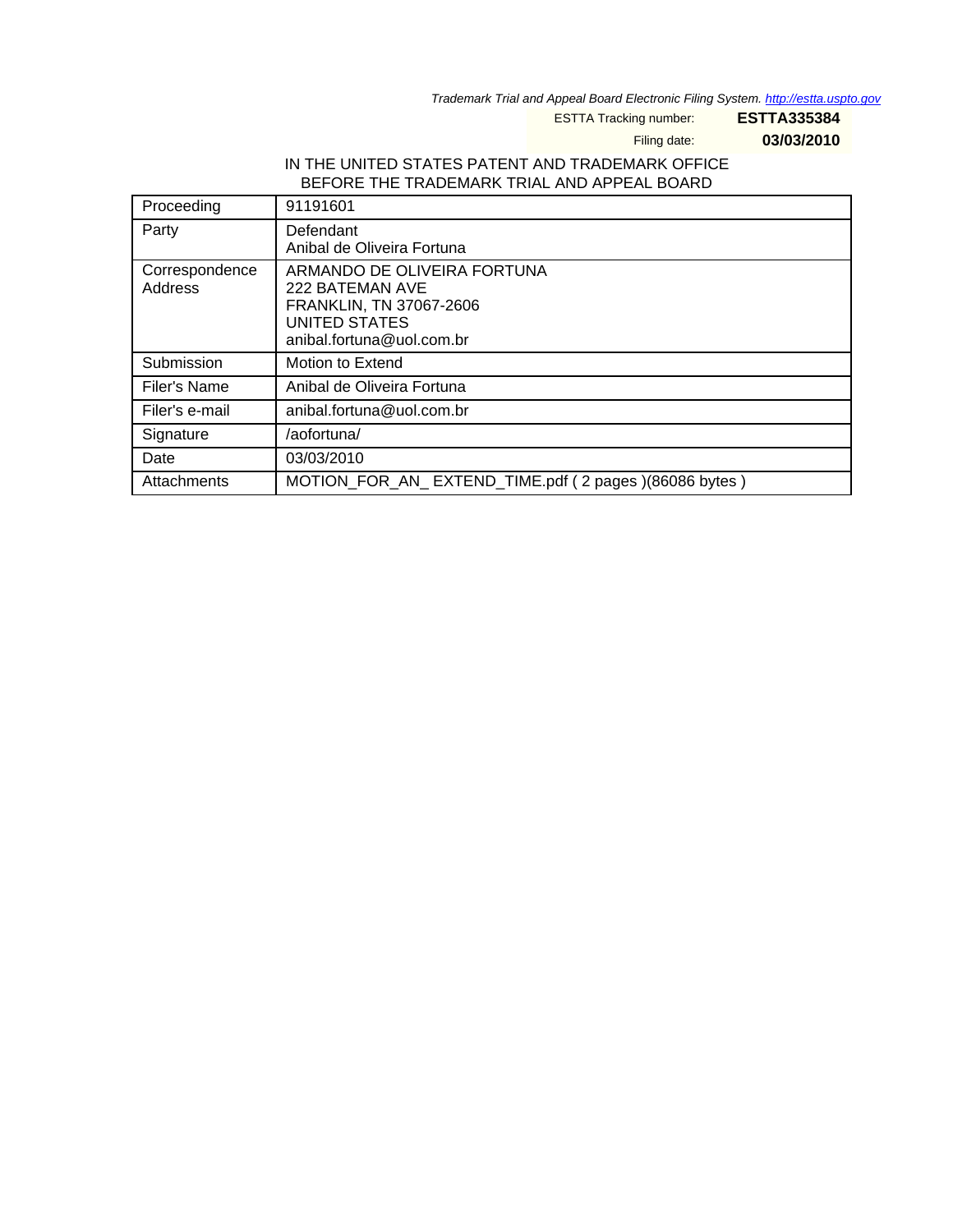# **IN THE UNITED STATES PATENT AND TRADEMARK OFFICE BEFORE THE TRADEMARK TRIAL AND APPEAL BOARD**

In the Matter of App. Serial No,: **78/448,067** Mark: **C-LMA** Published: **April 28, 2009**

) and the contract of  $\overline{a}$ **THE LARYNGEAL MASK** ) Opposition No. **91191601 COMPANY LTD.** )

Opposer, )

)

\_\_\_\_\_\_\_\_\_\_\_\_\_\_\_\_\_\_\_\_\_\_\_\_\_\_\_\_\_\_\_\_\_\_\_\_

v.  $\qquad \qquad \tag{17}$ )

**ANIBAL DE OLIVEIRA FORTUNA** )

) and the contract of  $\overline{a}$ Applicant. \_\_\_\_\_\_\_\_\_\_\_\_\_\_\_\_\_\_\_\_\_\_\_\_\_\_\_\_\_\_\_\_\_\_\_\_ )

### **MOTION FOR AN EXTEND TIME REQUEST to provide requested to provide the Time to a n ANSWER TO NOTICE OF OPPOSITION**

Anibal de Oliveira Fortuna ("Applicant"), a physician resident in Brazil, who has applied for the registration of the **"C-LMA"** word mark in the USA as shown in Application Serial No. 78/448,067 (the "Application"), filed July 8, 2004 and now is respectfully defending his proposed trademark at this Trademark and Appeal Board, against Opposition made by The Laryngeal Mask Company, LTD ("Opposer"), a company established in the Seychelles.

The Applicant respectfully requests to the **UNITED STATES PATENT AND TRADEMARK OFFICE BEFORE THE TRADEMARK TRIAL AND APPEAL BOARD** and to the Opposer, a **TIME EXTENSION** based on the 509.01(a) Motions to Extend Time of the (TBMP) MANUAL OF PROCEDURE to comply with the multiple and extensive requests made by the Opposer's on its service mailed on January  $28<sup>th</sup>$ , 2010.